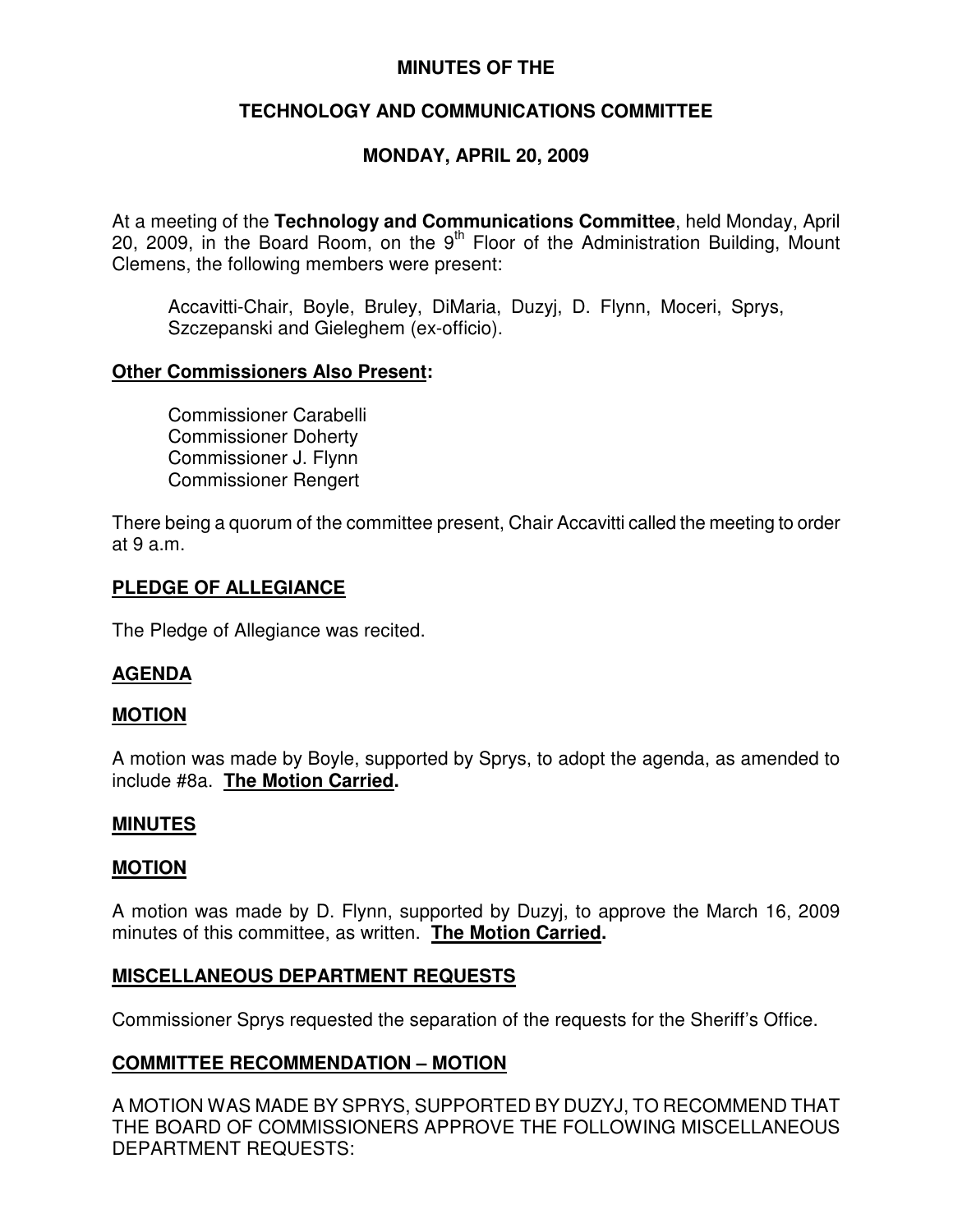PURCHASE OF ALCESTIS MEDICAL EXAMINER SYSTEM ENHANCEMENTS FOR THE MEDICAL EXAMINER – PUBLIC HEALTH DEPARTMENT AT A COST NOT TO EXCEED \$8,844; FUNDING IS AVAILABLE IN THE PUBLIC HEALTH – COMPUTER PROJECTS ACCOUNT;

PURCHASE OF FIVE COUNTY STANDARD CELL PHONES FOR THE MCCSA WEATHERIZATION PROGRAM AT A ONE-TIME COST OF \$0.00 AND A MONTHLY RECURRING CHARGE OF \$55 FOR EACH PHONE; FUNDING IS AVAILABLE IN THE DEPARTMENT OF ENERGY (DOE) WEATHERIZATION ASSISTANCE PROGRAM – AMERICAN RECOVERY AND REINVESTMENT ACT (AARA) FUNDS;

PURCHASE OF ONE COUNTY STANDARD COLOR LASER JET CP3525X PRINTER, ONE COUNTY STANDARD DESKTOP OPTIPLEX 755 PC, ONE COUNTY STANDARD LAPTOP P8400 PC, TWO MICROSOFT OFFICE STANDARD 2007 LICENSES, TWO ZONE ALARM PRO LICENSES, TWO LAVASOFT AD-AWARE LICENSES AND TWO GROUPWISE LICENSES FOR THE MCCSA WEATHERIZATION PROGRAM AT A COST NOT TO EXCEED \$4,327.25; FUNDING IS AVAILABLE IN THE DEPARTMENT OF ENERGY (DOE) WEATHERIZATION ASSISTANCE PROGRAM – AMERICAN RECOVERY AND REINVESTMENT ACT (AARA) FUNDS;

PURCHASE OF THREE CITRIX THIN CLIENT SETUPS, THREE WYSE TERMINALS, THREE MICROSOFT SERVER LICENSES, THREE LG FLATRON L17185 MONITORS, THREE MICROSOFT OFFICE STANDARD 2007 LICENSES, THREE ZONE ALARM PRO LICENSES, THREE LAVASOFT AD-AWARE LICENSES AND THREE GROUPWISE LICENSES FOR THE MSU EXTENSION HOUSING AND FAMILY CONSUMER SCIENCE PROGRAM AT A COST NOT TO EXCEED \$4,169.94; FUNDING IS AVAILABLE IN THE UNITED WAY FINANCIAL LITERACY GRANT AND

PURCHASE OF ONE CASIO – XGA DLP PROJECTOR FOR THE VETERANS SERVICES DEPARTMENT AT A COST NOT TO EXCEED \$799; FUNDING IS AVAILABLE IN VETERANS AFFAIRS FUND.

#### **THE MOTION CARRIED.**

#### **Sheriff's Office**

#### **COMMITTEE RECOMMENDATION – MOTION**

A MOTION WAS MADE BY DUZYJ, SUPPORTED BY BOYLE, TO RECOMMEND THAT THE BOARD OF COMMISSIONERS APPROVE THE FOLLOWING:

PURCHASE OF ONE DELL LAPTOP COMPUTER FOR THE SHERIFF'S OFFICE AT A COST NOT TO EXCEED \$1,286.19; FUNDING IS AVAILABLE IN THE MCOLES OFFICERS TRAINING GRANT FUND AND

PURCHASE OF TWO CELL PHONES AND THE UPGRADE OF TEN CELL PHONES FOR THE SHERIFF'S OFFICE WITH A ONE TIME COST NOT TO EXCEED \$1,200 AND THE ADDITIONAL MONTHLY CHARGE TO INCREASE BY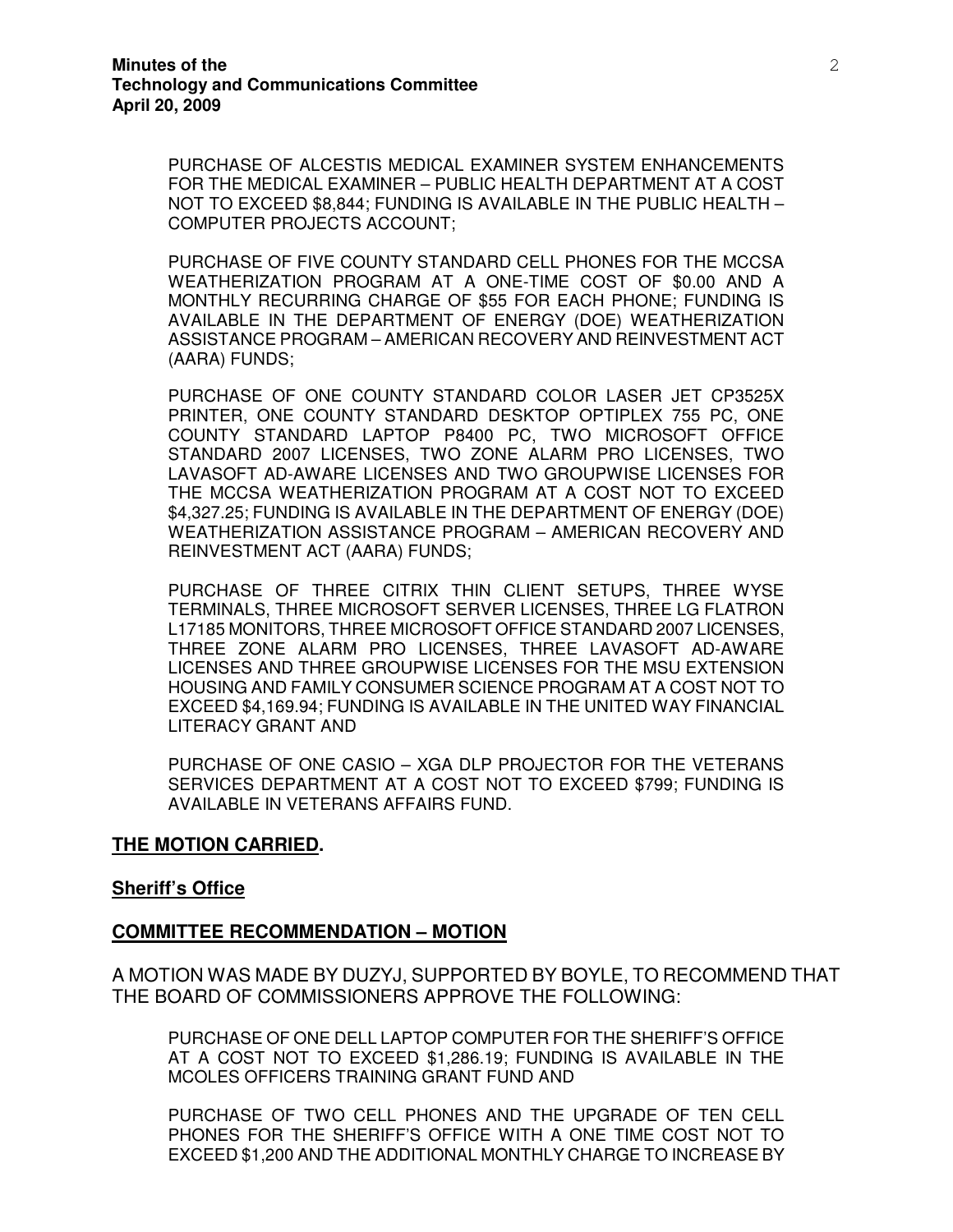NO MORE THAN \$400; FUNDING IS AVAILABLE IN THE SHERIFF'S MACOMB AUTO THEFT SQUAD (MATS) AND THE SHERIFF'S ENFORCEMENT TEAM (SET) FORFEITURE FUNDS.

The following commissioners spoke: Sprys, Duzyj, Carabelli, Accavitti and Doherty.

Chair Accavitti called for a vote on the motion and **THE MOTION CARRIED.**

### **UPDATE TO COUNTY EMAIL POLICY**

The following commissioners spoke: Duzyj and Moceri.

### **MOTION**

A motion was made by Sprys, supported by D. Flynn, to approve the update to the County Email Policy to reflect all electronic-based communications and forward to the Personnel Committee. **The Motion Carried.**

### **ECONOMIC STIMULUS INITIATIVE – BROADBAND**

The following commissioner spoke: Duzyj.

### **MOTION**

A motion was made by Sprys, supported by DiMaria, to support the Michigan Information Superhighway Broadband Initiative and further, to authorize the IT Director to apply, in conjunction with the State of Michigan, for NTIA grant funding as would be applicable to Macomb County, and further, to authorize the Chairman of the Macomb County Board of Commissioners and the Chair of the Technology and Communications Committee to provide letters of support on behalf of the Macomb County Board of Commissioners and forward to the Budget Committee. **The Motion Carried.**

## **AUTHORIZE SUBMISSION OF MICHIGAN ENERGY EFFICIENCY GRANT PROPOSAL FOR ALL-IN-ONE COPYING/PRINTING/FAXING/SCANNING ENERGY EFFICIENT REPLACEMENT EQUIPMENT**

The following commissioner spoke: Moceri.

#### **MOTION**

A motion was made by DiMaria, supported by Duzyj, to authorize the joint Information Technology – Purchasing submission of a Michigan Energy Efficiency Grant Proposal for All-In-One Copying/Printing/Faxing/Scanning energy efficient replacement equipment and forward to the Budget Committee. **The Motion Carried.**